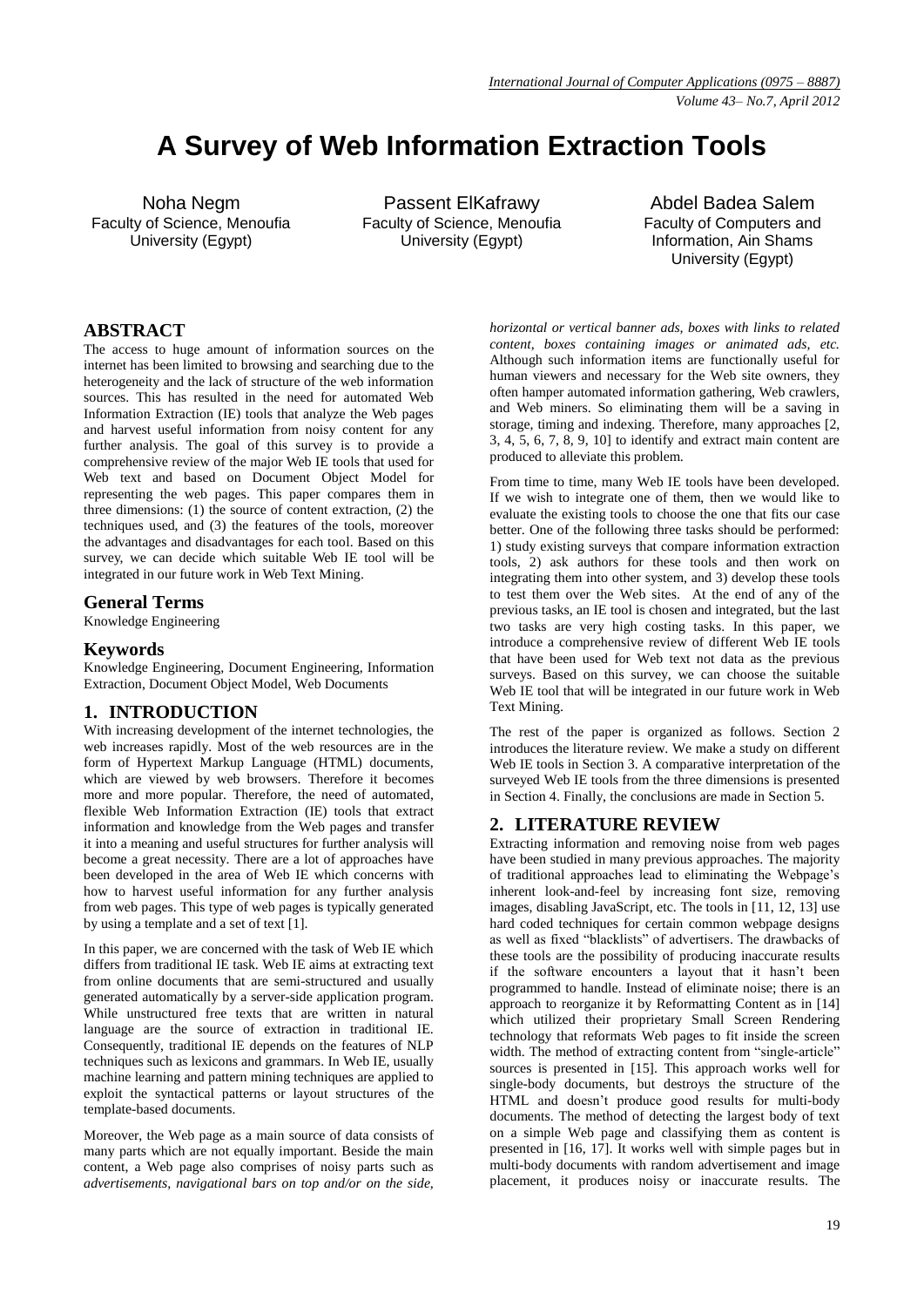methodology of the technique that uses structural analysis, contextual analysis, and summarization is presented in [18]. The first attempt to transform a web page into a hierarchy of individual content units called Semantic Textual Units is presented in [19, 20]. They depend on the analyzing of the syntactic features of an HTML documents in building STU. Moreover, they defined "accordion summarization" as a strategy where a page can be shrunk or expanded much like the instrument. A similar method to STUs for dividing a web page into a series of hierarchical "cards" that are placed into a "deck" is presented in [21]. This deck of cards is presented to the user one card at a time for easy browsing. The drawback of the deck-of-cards model is that it relies on splitting a page into tiny sections that can then be browsed as windows. But this means that it is up to the user to determine on which cards the actual contents are located. They also suggest a simple conversion of HTML content to WML (Wireless Markup Language), resulting in the removal of simple information such as images and bitmaps from the Web page so that scrolling is minimized for small displays.

Although the previous approaches do provide simpler means in which the content can be found, none of them solve the problem of automatically extracting just the content. Thus, these approaches limit analysis of Web pages. So that the researchers proposed a new technique that can remove the noise without destroying Web page layout, making more of a page's content viewable at once. The key is to work with the Document Object Model (DOM), rather than with raw HTML markup.

## **3. STUDY ON WEB IE TOOLS**

The variety of information extraction tools motivated the existence of many surveys to compare these extraction tools such as [22, 23, 24]. They used different taxonomies for only how to extract information from web page by using Wrappers. However there are other tools used for this purpose such as *DOM Tree Exploration*, *Machine Learning*, and *Natural Language Processing*. Moreover, the comparison is done based on different points of views for researchers. While *wrappers* can provide excellent text extraction, they work only on specific pages, or sets of pages that share a common layout. Once the layout changes, the wrappers need to be updated as well. This brittleness unfortunately requires continuous supervision of wrapper-based approaches. In contrast to wrapper approaches, *Machine Learning techniques*  can be used across sites, but again need to be re-trained as sites evolve. A third family of approaches applies *Natural Language Processing* techniques. These algorithms automatically extract named entities and parts of speech, thereby identifying page fragments that are most likely to be continuous, body prose. The disadvantage of NLP approaches for large databases is that the algorithms are often expensive. Their complexity thereby stands in the way of large scale analysis over sizable archives of pages [25].

## **3.1 Document Object Model**

Document Object Model defines a common interface to a Web page. It provides logical access to the content, structure and style of a page through an ordered tree of element, text, comment and attributes nodes. Although each node in the DOM tree contains vital information, it is only in the element and text nodes where the actual content of a Web page can be found. Attributes and comments are not visible to the end-user when the page is rendered in a browser. Moreover, the visible content of a Web page lies in essence in the leaves of the

DOM tree. The extraction of content can thus be formulated as a classification problem in which we seek to assign the right semantic label to each visible leaf node in the DOM tree. Figure 1 shows a segment of HTML codes and its corresponding DOM tree [29].



Using DOM tree as a source of extraction instead of web page has many benefits such as: by parsing a Web page into a DOM tree, more control can be achieved while extracting content since. Furthermore, we can not only extract information from large logical units but can also manipulate smaller units such as specific links within the structure of the DOM tree. In addition, DOM trees are highly editable and can be easily used to reconstruct a complete Web page.

## **3.2 Three Dimensions for Comparing Web IE Tools**

There are three dimensions to be used in the comparison: (1) The first dimension determines the source of content extraction, (2) The second dimension compares the techniques used in different Web IE tools, and (3) The third dimension determines the feature of each tool. In this section we describe each of these dimensions that can be used as criteria for comparing and evaluating IE tools.

*1) The Source of Extraction.* The criteria of the first dimension determine the source type of the input file. The input file of an IE task may be structured, semi-structured or free-text. The definition of these terms varies across research domains. In [26] they considered free-texts e.g. news article are unstructured, postings on news-group, medical records are semi-structured, while HTML pages are structured. However, in [27], the information stored in databases is known as structured data; XML documents are semi-structured data, while web pages in HTML are unstructured because there is very limited indication of the type of data. We agree with the viewpoint in [23] since XML documents are considered as structured, free texts are unstructured and the HTML pages on the Web are considered as semi-structured. For many Web IE tasks, the source of extraction may be multiple Web pages for different web sites or a set of web pages from the same web sites.

*2) The Techniques Used.* The criteria of the second dimension classify Web IE tools based on the techniques used. The web information extraction tools can be divided into two classes: tag dependent and tag independent. Tag dependent technique which concerns with all tabular documents that contain a <Table> tag, while tag independent technique don't dependent on the tags.

*3) The Features Tools.* The criteria of the third dimension determine the feature of each tool. Firstly, measure the degree of automation for each tool. It evaluates both the effort made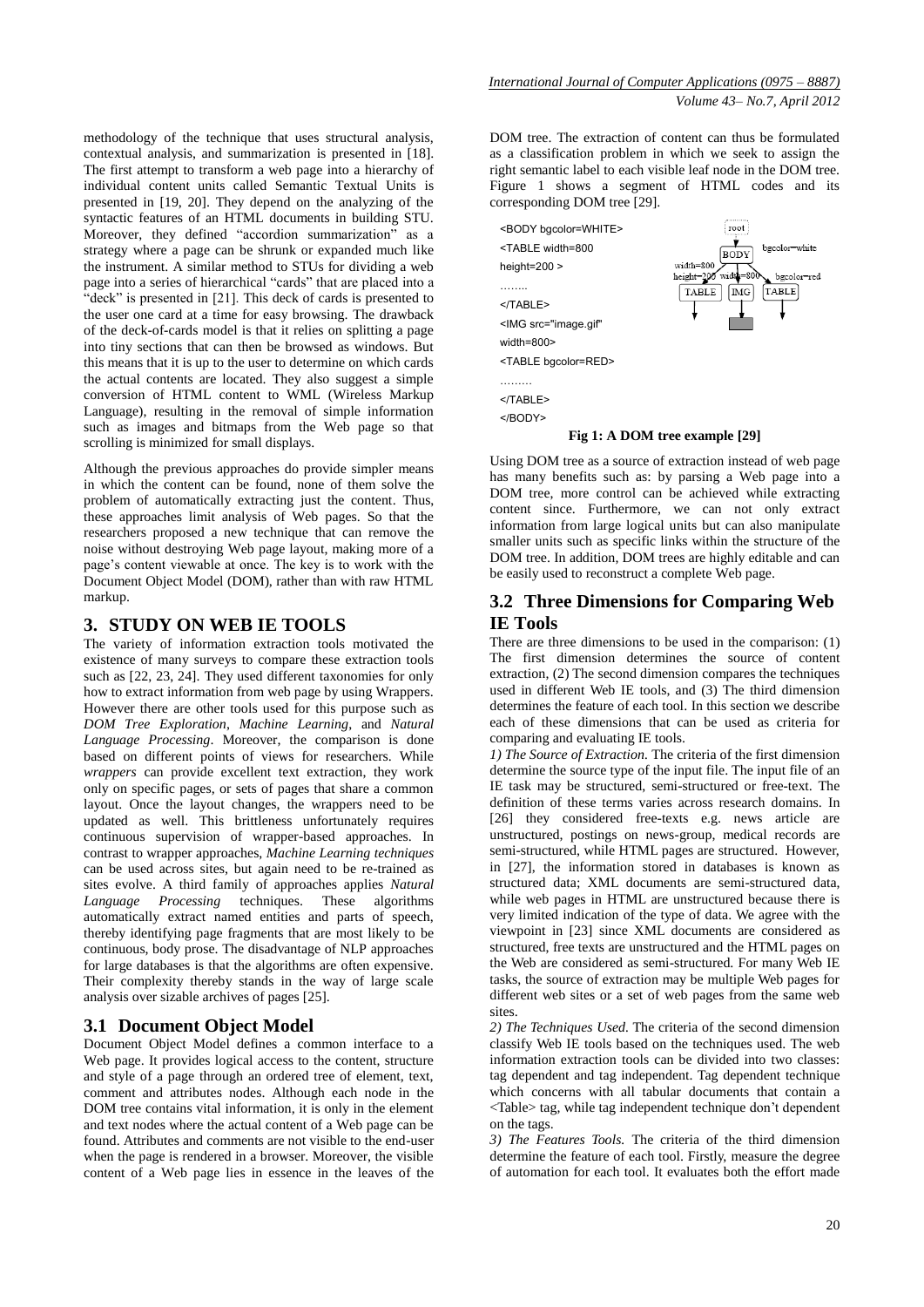by the user for the training process and the necessity to port Web IE tool across different domains. In some Web IE tools, there are many phases that require the user to accomplish it such as collecting training pages, labeling training examples, generalizing extraction rules, extracting the relevant data, and outputting the result in an appropriate format these tools are called Semi-automatically. On the other hand, some IE systems do not require the collected training examples. This brings up a major difference in automation these tools called fully-automatically. Secondly, determine the source of extraction for each tool. In this survey we select all Web IE tools that based on the DOM tree as the source of extraction.

## **3.3 Web IE Tools**

In this section, we will survey the majority of the Web IE tools during the period from (2003) to (2010) that based on Document Object Model technique.

## *3.3.1 Crunch (1.0, 2.0)*

Crunch 1.0 framework is a content extraction program developed by Gupta et al [3]. Instead of using raw HTML text, it uses the DOM tree representation of a web document. Receiving input of a HTML page, Crunch will parse the HTML string, construct the DOM, traverse the nodes recursively and filter out the non-informative content behind. Crunch 1.0 is a one-pass system that extracted content by running a series on filters one after the other, i.e., the selected filters just ran sequentially on the output produced by the previous filters. Each of the filters can be turned on or off and customized to certain degree. Generally there are two sets of filter in both versions of Crunch. The first set simply ignores specific HTML tag such as styles, links, and images. The second set consists of the advertisement remover, the link list remover, the empty table remover, and the removed link retainer. After performing a series of filtering pipeline the final output of Crunch can be customized as a transformed HTML document or plain text format.

To overcome the pitfalls of version 1.0 where occasionally pages returned null outputs after passing through Crunch, e.g., link heavy pages like [www.msn.com,](http://www.msn.com/) the newer version Crunch 2.0 developed [28]. It is a multi-pass system since multiple copies of a webpage kept in memory and a filter checked for the optimal copy to work on. In Crunch 2.0, new filters that allow the user to control the font size and word wrapping of the output, and heuristic functions guiding the multi-pass processor to evaluate the acceptability of the output as each filter pass edits the DOM tree are added.

#### *3.3.2 InfoDiscoverer Algorithm*

It is [2] proposed to efficiently and automatically discover intra-page redundancy and extract informative contents of a page. The researchers concentrated on HTML documents with <TABLE> tags. Based on HTML tag <TABLE>, a page is partitioned into several content blocks. Based on DOM, a coarse tree structure is obtained by parsing an HTML page based on <TABLE>. Each internal node shows a content block containing one or more content strings as its leaf nodes. After parsing a page into content blocks, features of each block are extracted. The features mean the meaningful keywords. After extracting features entropy value of a feature is calculated according to the weight distribution of features appearing in a page cluster. Next step is calculation of entropy value of a content block. It is given by summation of its features entropies. The entropy of a content block is the average of all entropy values in that block. By using this, a content block is identified as informative or redundant. If the

entropy value is higher than a threshold or close to 1 then content block is redundant as most of the block features appear in every page. If it is less than a threshold then the content block is informative as features o the page are distinguishable. The algorithm is not applicable to general web pages; moreover it is evaluated for only Chinese pages published by news web sites not for English web pages.

#### *3.3.3 Site Style Trees (SST)*

It is [29] considered non-content blocks as local noise in the web page. They used a tree structure called Site Style Tree (SST), to capture common presentation styles and actual contents of the pages in the given web site. A Style Tree can be built for the site by sampling the pages of the site. As known each HTML page corresponds to a DOM tree where tags are internal nodes and the detailed texts, images or hyperlinks are the leaf nodes. A DOM tree can represent the presentation style of a single HTML page, but it is difficult to study the overall presentation style and content of a set of HTML pages. It is difficult to clean pages based on individual DOM trees. So a tree structure known as Style Tree is used for this purpose. Two importance values, presentation importance and content importance, are used to find importance of an element node. The presentation importance is used to detect noises with regular presentation styles while content importance is used to detect those main contents of the pages that may be represented in similar presentation styles. Hence, the importance of an element node is given by combining its presentation importance and content importance.

#### *3.3.4 ContentExtractor, FeatureExtractor, K-FeatureExtractor, L-Extractor Algorithms*

It is [30] proposed based on the same basic concept used by Lin [2], that a <TABLE> tag is used to design maximum Web pages. Unlike Lin they make use of some other HTML tags also while designing the algorithms. In a table occurring in a Web page, each cell is considered as a block. Where tables are not available, blocks can be identified by partitioning a Web page into sections that are coherent and that have specific functions. Similar blocks across different Web pages obtained from different Web sites can be identified using these algorithms. An added advantage of identifying blocks in Web pages is that if the user does not require the non content blocks or requires only a few non content blocks, the rest of the blocks can be deleted. This contraction is useful in indexed and stored since eliminating the non content blocks result in significant savings with respect to storage cache and indexing.

The algorithms first partition the Web page into blocks based on heuristics (different HTML tags). Secondly, the algorithms classify each block as either a content block or a non content block. While the algorithm decides whether a block *B* is content or not, it also compares *B* with stored blocks to determine whether *B* is similar to a stored block. *ContentExtractor* identifies non-content blocks on the appearance of the same block in multiple web pages. *FeatureExtractor* is based on this characterization and uses heuristics based on the occurrence of certain features to identify content blocks. *K-FeatureExtractor* is a special modification of *FeatureExtractor* which performs better in a wide variety of web pages, and *L-Extractor* uses various block features and train a Support Vector Model (SVM) based classifier to identify an informative block vs. a non informative block.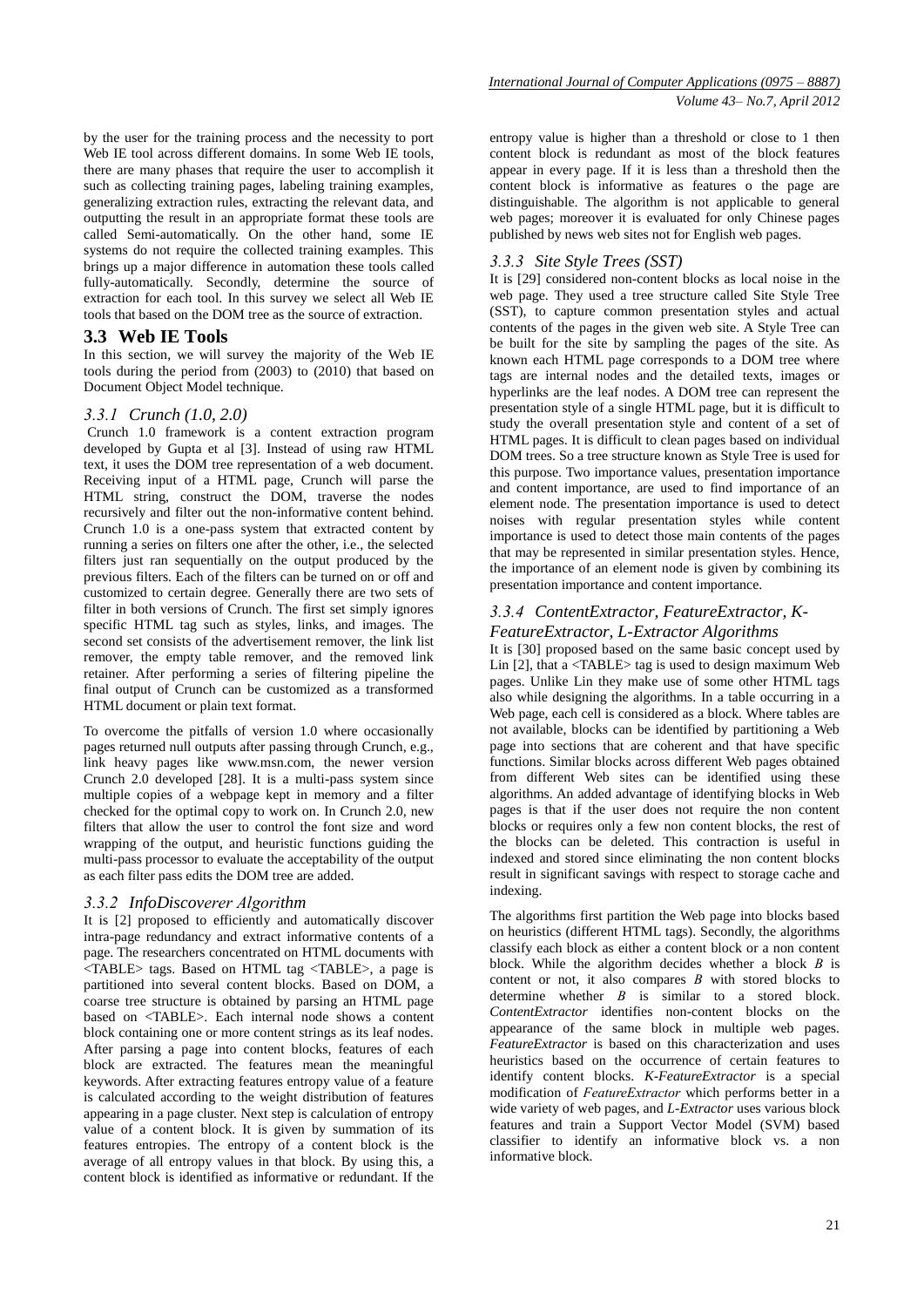#### *3.3.5 HTML2RSS System [5].*

Rich Site Summary (RSS) is an XML-based format that allows web developers to describe and syndicate web site content. A lot of famous web sites have provided RSS for users. However, making RSS files manually is boring, and so far, most sites have not provided such a service. RSS is now becoming an efficient way to distribute information for publishers, and obtain information for plain readers. Hua Geng et al [5] proposed a HTML2RSS system, using two new algorithms SAMR and ATP, to extract content from HTML web pages based on DOM structure, and generate RSS files automatically with the extracted content as a substitute of the HTML page. Because of the flexibility of HTML syntax, a lot of news web pages do not strictly obey the W3CHTML specification, which may cause mistakes in DOM tree structure. So that the first step in the system is using the HTML parser and after that a DOM tree is generated. In SAMR algorithm, the Mapping Rule is created and used to extract information for creating the RSS file. On news web pages, a news item is often published with the corresponding release time. This feature is a prominent and useful clue for locating and extracting the target news items. With this characteristic, the ATP algorithm is designed. Since the formats of data and time are simple and limited, it is easy to construct a database called Time Pattern DB for storing and managing time patterns, which are abstract representations of time formats.

## *3.3.6 CoreEx Algorithm*

It is [6] developed a heuristic technique for automatically extracting the main article from online news site web pages. CoreEx used a DOM tree representation of each page, where every node in the tree represents an HTML node in the page. Moreover, the amount of text and the number of links in every node are analyzed and they used a heuristic measure to determine the node (or a set of nodes) most likely to contain the main content. For every node in the DOM tree, two counts are maintained *textCnt* that holds the number of words contained in the node and *linkCnt* that holds the number of links in or below the node. A node's score is a function of its *textCnt* and linkCnt. If two nodes reach identical scores, the node higher in the DOM tree is selected.

## *3.3.7 Node Information Threshold (NIT) Algorithm*

It is [31] proposed a new method for information extraction from web pages. The method is based on statistical analysis of web page content and intended mainly for text corpus making. The NIT method is an automatic statistical based algorithm using the web page structure for information extraction. It transforms the source document into the hierarchical structure DOM tree. Each DOM node represents one web page element. The NIT method is based on detection of most useful nodes in the DOM tree. The useful nodes are included into the extraction result and they represent an ideal plain text extract in the best case.

## *3.3.8 Content Seeker (CS).*

Generally most of the existing content extraction approaches that used heuristic rules introduced only one main feature to distinguish main content from noisy information. Combining of different features usually can lead to better content extraction as different kinds of web pages have different characteristics. Samuel Louvan [7] proposed a new hybrid approach that consist of Machine Learning and developed heuristic approaches namely Largest Block String (LBS),

String Length Smoothing (SLS), and Table Pattern (TP). With the Machine Learning approach, many kinds of features can be used and the learning algorithm may learn the parameter automatically. Moreover, by using this approach different learning results can be applied for different types of websites**.** 

*3.3.9 Web article and image extraction system.*  Most existing approaches such as [2, 3, 22, 29] rely on prior knowledge of website specific templates and hard-crafted rules specific to websites for extracting of relevant content. Parag et al [32] proposed a generic approach that does not require prior knowledge of website templates. It is a combination of HTML DOM analysis and Natural Language Processing (NLP) techniques for automated extractions of main article with associated images from web pages. The first stage of the system is to extract the article body, which is followed by NLP analysis to fine the relevant article images. In the next step, content sub-blocks in the article block are further analyzed to eliminate easy-to-identify unwanted blocks such as lists of links. The remaining content should be article text body and any images around the article block. Finally, the semantic similarity algorithm based on NLP tries to associate relevant images with main text content based on captions around images. The semantic similarity algorithm also eliminates unrelated images such as advertisements.

## *3.3.10 Visual Clustering Extractor algorithm (VCE)*

Most of the proposed algorithms are tag dependent means they could only look for primary content among specific tags such as <TABLE> or <DIV>. Mohsen Asfia et al [33] introduced a new algorithm which simulates a web page user visit and how the user finds the main content block position in the page. The proposed method is tag independent and has two phases to accomplish the extraction job. First, it transforms input DOM tree obtained from input HTML detailed web page into a block tree based on their visual representation. Second, every node in the DOM structure will have specification vector. It traverses the obtained small block tree to find main block having dominant computed value in comparison with other block nodes based on its specification vector values.

# **4. COMPARATIVE INTERPRETATION OF WEB IE TOOLS**

As we show there are many researchers have developed various tools for text extraction from Web pages. This is the first study to compare such tools based on the DOM tree as the main source of extraction. In this section, we use the criteria of the three dimensions suggested in section (3.1) to compare the surveyed Web IE tools. We collected the final comparison between all tools in the Table 1.

# **4.1 Source of Extraction -Based Comparison**

In this section, we contrast among the capabilities of the surveyed Web IE systems to support various IE tasks. The features in this dimension include input variation, such as Web pages with the same structure or the structure of them is completely different, and output variation such as HTML documents or plain text, or the informative content block as shown in Table 1. Some of the Web IE tools created their dataset as collection of Web pages from different Web sites such as *Crunch* and *CoreEx*. Others tools created their dataset as a set of Web pages from the same Web site especially News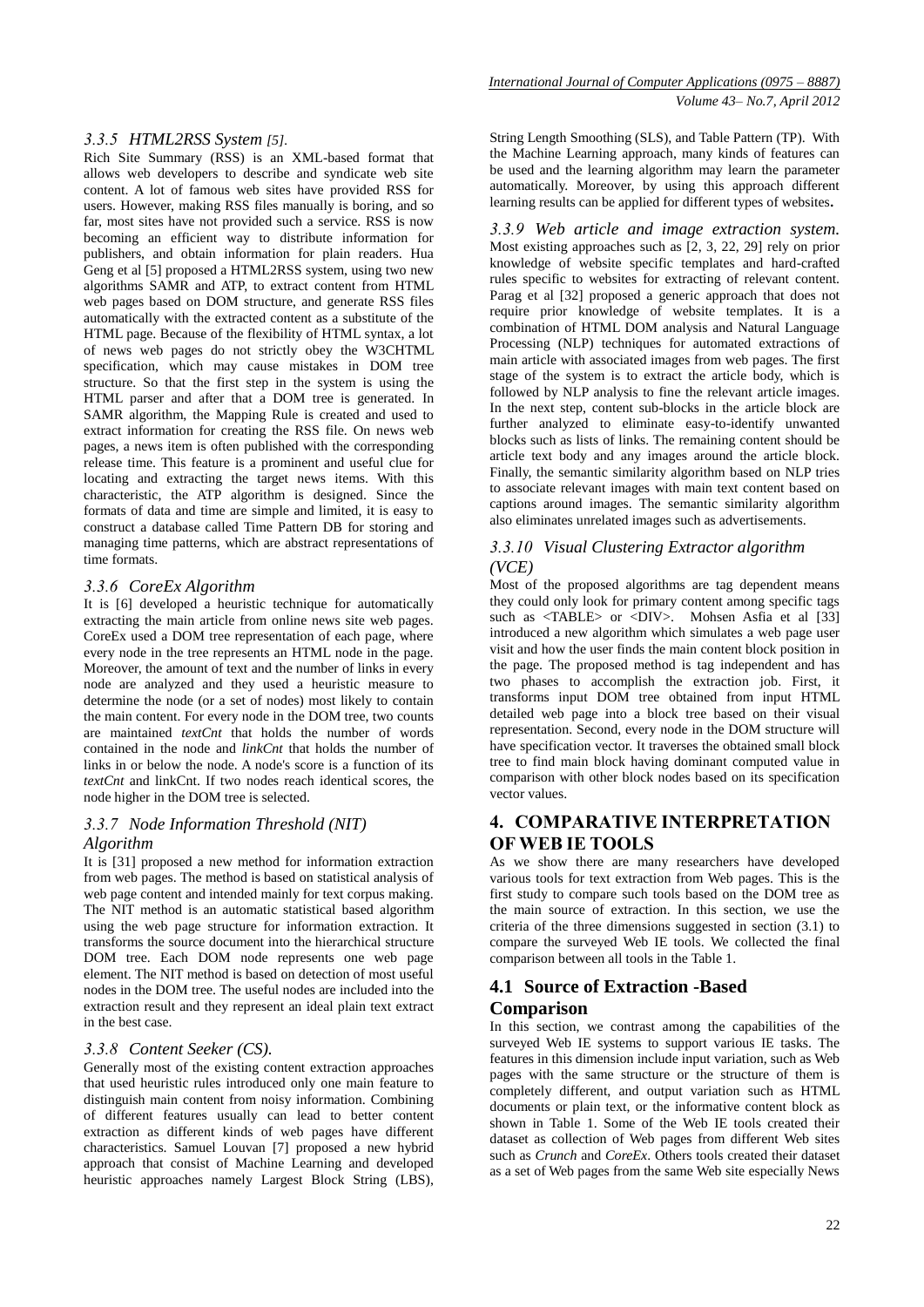Web sites such as *K-FE* and *VCE* or Commercial Web sites such as *SST*.

## **4.2 Technique-Based Comparison**

In this survey, we use the DOM tree representation as the source of extraction since we can obtain many kinds of features by accessing the DOM nodes. For DOM-based methods, usually the existing methods perform Web page segmentation prior to content extraction. The Web page segmentation process is needed because there are dozens of DOM nodes in a single Web page and we need to focus on DOM nodes in certain granularity. After parsing a Web page into a DOM tree, we observed that as shown in Table 2 the tools are divided into two categories.

The first category based on tag dependent, means they could only look for primary content among specific tags such as <TABLE> tag like *LH* algorithm or <DIV>tag like *Web article and image extraction* system. The second category is tag independent, means they used different techniques to locate the main content as shown in Table 1. For heuristic rules, most content extraction approaches introduced one main feature to distinguish main content from noisy content like *CoreEx* and *NIT*, or using learning algorithms to combine many kinds of different features like *CS*, or applying series of filters like *CRUNCH*. Table 2 summarized each Web IE systems from the perspective of the underlying techniques used.

## **4.3 Features-Based Comparison**

In this section, we compare and evaluate web IE systems from the automation degree prospective. The results are shown in Table 1. From Table 1, we noticed that there is no manual IE systems most of them are semi-or fully automatically. Semiautomatically means the systems require little effort of user for collecting training pages or labeling training examples such as *HTML2RSS* System and *CS*. Others systems are fully automatically that are not require any effort from users in any stage of the system such as *K-FE* and *CoreEx* algorithm.

**Table 2. Analysis for each Web IE tools based on input task and techniques used**

| <b>TOOLS</b>              | Web<br>Page | Web<br>Site | Tag<br>dependent | Tag<br>independent |
|---------------------------|-------------|-------------|------------------|--------------------|
| <b>CRUNCH</b><br>1.0, 2.0 | ⊠           |             |                  | N                  |
| LΗ                        |             | ☑           | ☑                |                    |
| SST <sub>1</sub>          |             | ⊠           |                  | ⊻                  |
| CE                        |             | ⊠           | ☑                |                    |
| FE.                       |             | ☑           | ☑                |                    |
| $K$ - $FE$                |             | ☑           | ☑                |                    |
| LE.                       |             | ☑           | 罓                |                    |
| <b>HTML2RSS</b>           | ⊠           |             |                  | ☑                  |
| CoreEx                    | ☑           |             |                  | ☑                  |
| NTT                       | ⊠           |             |                  | ☑                  |
| CS                        | ☑           |             |                  | ☑                  |
| article and<br>image      | ☑           |             | ☑                |                    |
| $\overline{VCE}$          |             | ☑           |                  | ☑                  |
|                           |             |             |                  |                    |

## **4.4 Overall Comparison**

Although we have compared various Web IE systems from three dimensions, we summarize and present all advantages and disadvantages of these Web IE systems in Table 3. Moreover, another comparison between the above tools is made based on their experimental results in [4, 33]. All tools used the same dataset from the News domain for example, CNN, BBC, and Yahoo ….etc. The three basic measures used for evaluating the performance of the tools are *Precision*, *Recall* and *F-measure*. Table 4 shows the Precision, Recall and F-measure values for each tool at some news websites.

**Table 4. Block level comparison between some Web IE tools [4, 33]**

|                  | <b>News Web sites</b> |       |       |        |            |       |           |            |       |
|------------------|-----------------------|-------|-------|--------|------------|-------|-----------|------------|-------|
| <b>The Tools</b> | Precision             |       |       | Recall |            |       | F-measure |            |       |
|                  | <b>CNN</b>            | BBC   | YAHOO | CNN    | <b>BBC</b> | YAHOO | CNN       | <b>BBC</b> | YAHOO |
| LH               | 0.856                 | 0.834 | 0.730 |        | 0.99       |       | 0.922     | 0.905      | 0.84  |
| CE               | 0.977                 | 0.968 | 0.967 |        |            |       | 0.988     | 0.983      | 0.98  |
| FE               | 0.98                  |       |       | 0.98   |            | 0.94  | 0.97      | 0.99       | 0.972 |
| $K$ -FE          | 0.98                  |       |       | 0.98   |            | 0.95  | 0.98      |            | 0.974 |
| <b>VCE</b>       |                       | 0.98  |       |        |            |       |           | 0.98       |       |

From Figures 2, 3 and 4, it is clear that the tools CE, FE, K-FE and VCE outperform LH in all news sites. Moreover, the FE and K-FE have the same values in most of the news sites. Furthermore, VCE has higher Precision, Recall and F-measure in comparable to K-FE. Table 5 summarized the final comparison between the best two K-FE and VCE tools. It noticed that the *K*-FE algorithm gives excellent Recall, Precision, and F-measure in addition to efficient runtime in all types of Web sites especially for shopping and Review sites, Chat forums that all contain multiple blocks of important textual information [4]. In the News Web sites, the performance of VCE algorithm is higher in Recall, Precision, and F-measure than *K*-FE algorithm [33].



**Fig 2: Precision-Based comparison in the three Websites**



**Fig 3: Recall-Based comparison in the three Websites**



**Fig 4: F-measure-Based comparison in the three Websites**

**Table 5. Overall comparison between K-FE and VCE**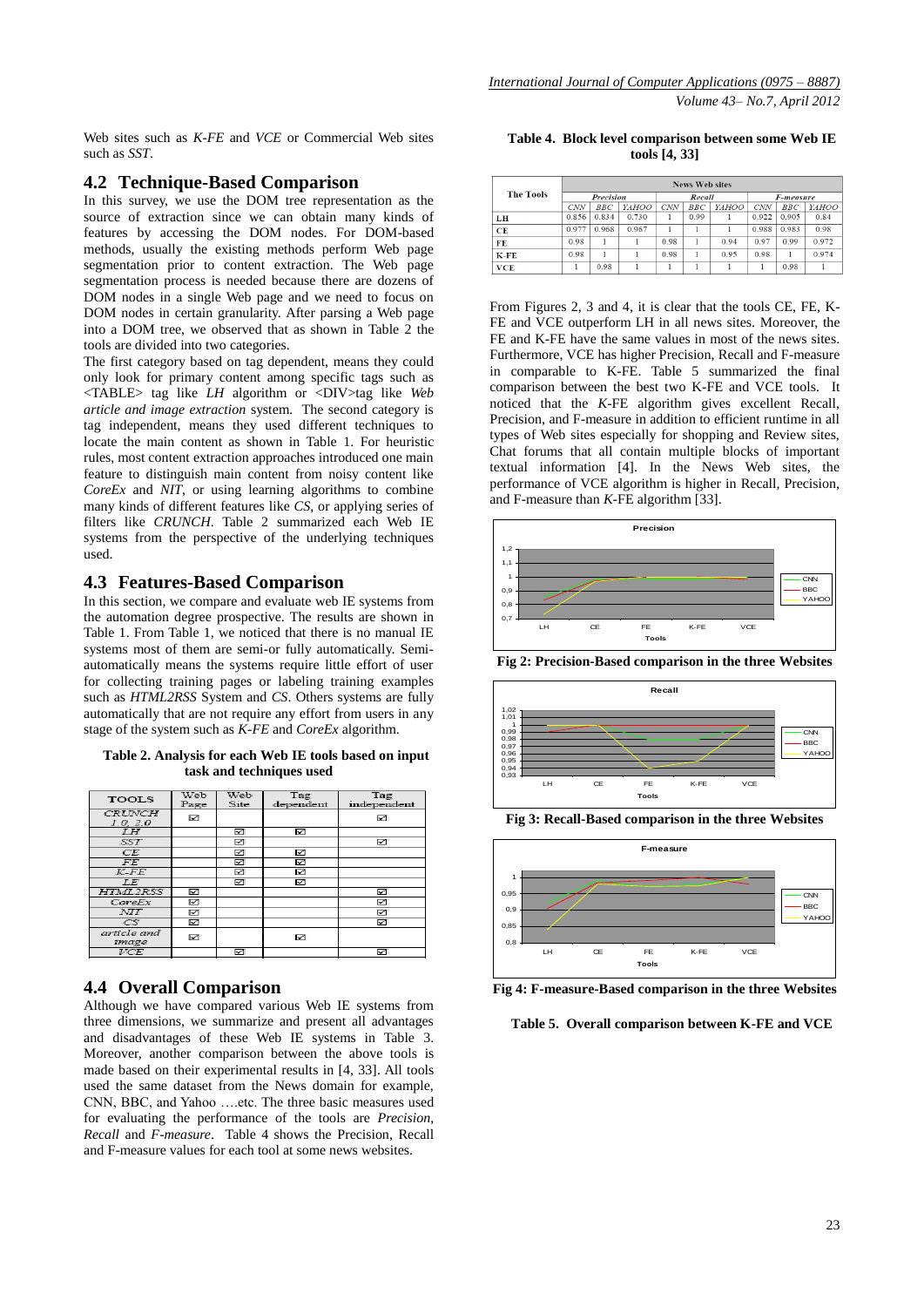|                                           | K-FE Algorithm                                                                                                                                                                                                                                                                                                                                              | <b>VCE Algorithm</b>                                                                                                                                                                                                                                                                                             |  |  |
|-------------------------------------------|-------------------------------------------------------------------------------------------------------------------------------------------------------------------------------------------------------------------------------------------------------------------------------------------------------------------------------------------------------------|------------------------------------------------------------------------------------------------------------------------------------------------------------------------------------------------------------------------------------------------------------------------------------------------------------------|--|--|
| Technique<br><b>Tised</b>                 | Tag dependent                                                                                                                                                                                                                                                                                                                                               | Tag independent                                                                                                                                                                                                                                                                                                  |  |  |
| Domain                                    | Different domains                                                                                                                                                                                                                                                                                                                                           | Only one domain                                                                                                                                                                                                                                                                                                  |  |  |
| Data sets                                 | Different Websites<br>include News.<br>Shopping, Opining Posting: ABC, BB,<br>BBC, CBS, CNN, FOX, FOX23, IE,<br>IT. MSNBC, YAHOO, Shopping,<br>Amazon, Barnes and Noble, Epinion                                                                                                                                                                            | Only News Web sites that are used in<br>K-FE algorithm such as : ABC,<br>BBC, CBS, CNN, FOX, FOX23,<br>MSNRC, YAHOO                                                                                                                                                                                              |  |  |
| <b>Advantages of</b><br><b>Evaluation</b> | - Give excellent Recall, Precision, and<br>F-measure and runtime efficiency in<br>all types of Web sites especially for<br>Shopping and Review sites. Chat<br>forums that all contain multiple<br>blocks<br>of<br>important<br>textual<br>information.<br>- Above all, do not use any manual<br>input and require no<br>complex<br>machine learning process | - The performance of the algorithm is<br>similar to the $K$ - $FE$ algorithm and<br>in some cases gives higher Recall,<br>Precision and F-measure than it in<br>the some News Web sites<br>- Doesn't have any learning phases<br>and could find informative content<br>on any random input detailed Web<br>page. |  |  |
| <b>Main process</b>                       | - Input<br>- Segmentation process (based on heuristics)<br>- Classification process<br>- Output                                                                                                                                                                                                                                                             | - Input<br>- Constructing Block Tree<br>- Find the Main Block based on BT<br>-Output                                                                                                                                                                                                                             |  |  |
| Degree of<br><b>Automation</b>            | <b>Fully Automatically</b>                                                                                                                                                                                                                                                                                                                                  |                                                                                                                                                                                                                                                                                                                  |  |  |
| The output                                | Text content of all informative blocks                                                                                                                                                                                                                                                                                                                      |                                                                                                                                                                                                                                                                                                                  |  |  |

# **5. CONCLUSIONS**

In this paper, we survey the major Web IE tools in the literature and compare them in three dimensions: the source of extraction, the features, and the techniques used. The criteria of the first dimension include input variation, such as single web page, multiple web pages, and output variation such as HTML documents or plain text. The criteria of the second dimension measure the performance of IE systems. The criteria of the third dimension measure the degree of automation for IE systems. All surveys IE tools used the Document Object Model for representing the web pages. Moreover, we studied the advantages and disadvantages of all tools to enable us to choose the appropriate tool that will be used in our work. Based on this survey we will integrate the VCE tool for extracting informative content from the News domain in our future work.

| <b>The Tool</b>         | Year | Input domain  | <b>Features Tool</b>         | <b>Techniques used</b>                                                                                                                                                                                                                                          | <b>Output result</b>                                                      |
|-------------------------|------|---------------|------------------------------|-----------------------------------------------------------------------------------------------------------------------------------------------------------------------------------------------------------------------------------------------------------------|---------------------------------------------------------------------------|
| LH<br>Algorithm         | 2002 | Web pages     | - DOM<br>- Fully automatic   | - Parsing a page into content blocks based on<br><table> tags.<br/>- An Entropy based method used to calculate<br/>the entropy value of a content block.</table>                                                                                                | Informative content blocks                                                |
| Crunch 1.0              | 2003 | Web pages     | - DOM<br>- Semi-automatic    | - HTML parser that creates a  DOM tree<br>representation of the web page.<br>- A series of different filtering techniques                                                                                                                                       | HTML or plain text (article<br>text-body only)                            |
| <b>SST</b>              | 2003 | Web site      | - DOM<br>- Fully automatic   | - DOM tree for each page prepared.<br>- All DOM trees merged in a top down manner<br>to form a style tree.                                                                                                                                                      | Cleaned Web pages with only<br>meaningful nodes                           |
| Crunch 2.0              | 2005 | Web pages     | - DOM<br>Semi-automatic      | - HTML parser to create a DOM tree<br>- Using a series of different filtering techniques format<br>- Using new filters to control the font size and<br>word wrapping of the output                                                                              | HTML document or plain text                                               |
| CE<br>Algorithm         | 2005 | News Web site | - DOM<br>- Fully automatic   | - Partition each page into blocks.<br>- The inverse block document frequency used<br>to eliminate redundant blocks.                                                                                                                                             | Primary content blocks                                                    |
| <b>FE</b><br>Algorithm  | 2005 | Web pages     | $-$ DOM<br>- Fully automatic | - Partition the page into blocks.<br>- Calculates the probability of individual<br>blocks for the desired feature.<br>- Takes those blocks in a single winner set.                                                                                              | Text contents of the<br>informative block with the<br>highest probability |
| $K$ -FE<br>Algorithm    | 2005 | News Web site | - DOM<br>- Fully automatic   | - It uses an adaptive $K$ -means clustering<br>algorithm to retrieve multiple winners.<br>- After the clustering is done, the high<br>probability clusters are taken.                                                                                           | Text contents of all<br>informative blocks                                |
| LE<br>Algorithm         | 2005 | News Web site | - DOM<br>- Fully automatic   | - It uses various block features.<br>- An SVM based classifier is used to identify<br>primary content blocks.                                                                                                                                                   | Text contents of all<br>informative blocks                                |
| HTML2RSS                | 2007 | Web pages     | $-$ DOM<br>- Semi-automatic  | - HTML parser to create a DOM tree<br>- The SAMR algorithm used to create the<br>Mapping Rule and extract information for<br>creating the RSS file.<br>- The ATP algorithm used for locating and<br>extracting the target news items.                           | RSS file with extracted<br>content                                        |
| CoreEx<br>Algorithm     | 2008 | Web pages     | - DOM<br>- Fully automatic   | - HTML parser to create a DOM tree<br>-The amount of text (textCnt) and the number<br>of links (linkCnt) in every node analyzed.<br>- A heuristic measure (Weighted Scoring<br>function) used to determine the node most<br>likely to contain the main content. | Article nodes that contain the<br>content                                 |
| <b>NIT</b><br>Algorithm | 2008 | Web pages     | - DOM<br>- Fully automatic   | - Creates a DOM tree representation<br>- Apply the I(N) function that evaluates the<br>information measure of the node $N$                                                                                                                                      | Useful plain-text and<br>associated metadata                              |

#### **Table 1. Analysis for each Web IE tools based on the three dimensions**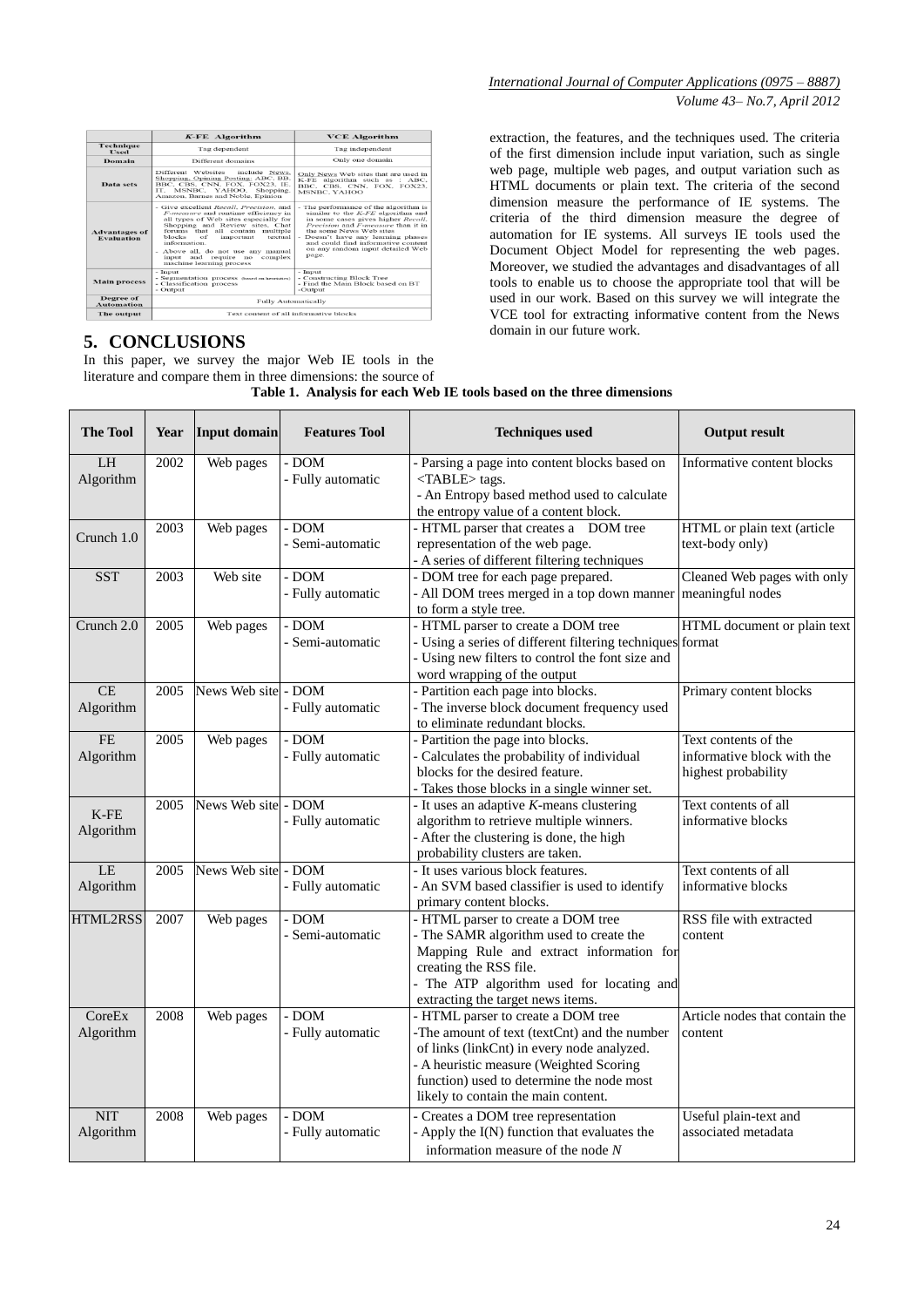*International Journal of Computer Applications (0975 – 8887) Volume 43– No.7, April 2012*

| CS           | 2009 | Web pages | - DOM             | - Segment Classification by using DOM tree    | Text strings of the main      |
|--------------|------|-----------|-------------------|-----------------------------------------------|-------------------------------|
|              |      |           | - Semi-automatic  | - Content Classification as main content or   | content                       |
|              |      |           |                   | noisy content                                 |                               |
|              |      |           |                   | - Heuristic rules to filter the DOM nodes     |                               |
| article $\&$ | 2009 | Web pages | - DOM             | - HTML parser to create a DOM tree            | Article text body with        |
| image        |      |           | - Fully automatic | - Content object filter to eliminate unwanted | associated images             |
| system       |      |           |                   | <b>blocks</b>                                 |                               |
|              |      |           |                   | - Applying the semantic similarity algorithm  |                               |
|              |      |           |                   | that relies on NLP to extract relevant image  |                               |
| <b>VCE</b>   | 2010 | Web site  | - DOM             | - HTML parser to create a DOM tree            | The informative content block |
| Algorithm    |      |           | - Fully automatic | - Use GetBlockTree algorithm to return block  |                               |
|              |      |           |                   | tree and general parameters                   |                               |
|              |      |           |                   | - Use FindMainBlock algorithm to return the   |                               |
|              |      |           |                   | main block                                    |                               |

## **Table 3. Advantages and disadvantages for each surveyed IE tools**

| The Tool               | <b>Advantages</b>                                                                                                                                                                                                                             | <b>Disadvantages</b>                                                                                                                                                                                                                                       |
|------------------------|-----------------------------------------------------------------------------------------------------------------------------------------------------------------------------------------------------------------------------------------------|------------------------------------------------------------------------------------------------------------------------------------------------------------------------------------------------------------------------------------------------------------|
| LH<br>Algorithm        | - It is efficiently and automatically to discover intra-page<br>redundancy (advertisements, a search box, the copyright, etc.)<br>and extract informative contents of a page (news content)                                                   | - The system knows a priori how a web page can be<br>partitioned into coherent content blocks.<br>- The system knows a priori which blocks are the<br>same blocks in different web pages.<br>- It works at the feature level instead of the block level    |
| Crunch 1.0             | - It not only finds the content but also eliminates the non-<br>content.<br>- The algorithm performed well on pages with large blocks of<br>text such as news articles and mid-size to long informational<br>passages.                        | - Most of the performance drop from using the proxy<br>originates from the proxy's need to download the<br>entire page before sending it to the client<br>- It don't get better results with the link-heavy pages                                          |
| SST                    | - It is an efficient technique to study the overall presentation<br>style and content of a set of HTML pages.                                                                                                                                 | - Style tree is an efficient technique to detect content<br>blocks but constructing these style trees is a complex<br>task.                                                                                                                                |
| Crunch 2.0             | - It prevents link-heavy pages like www.msn.com from<br>returning blank pages as output.<br>- It doesn't technically find the content but instead eliminates<br>likely non-content.                                                           | - It does not allow re-training process as the heuristic<br>rules and threshold values are fixed.<br>- Crunch cannot filter non-HTML content                                                                                                               |
| <b>CE</b><br>Algorithm | - It produces excellent precision and recall values and runtime<br>efficiency<br>- It detects redundant blocks based on the occurrence of the<br>same block across multiple Web pages.                                                        | - If there are web pages whose elements have the<br>same style but different contents which are non<br>content blocks, then the algorithm would not be able<br>to detect that.                                                                             |
| <b>FE</b><br>Algorithm | - It is give better results in comparison with other algorithms in<br>precision and recall values.<br>- It do not use any manual input and require no complex<br>machine learning process                                                     | - In the News Web sites, the performance of FE<br>algorithm is lower in Recall, Precision, and F-<br>measure                                                                                                                                               |
| $K$ -FE<br>Algorithm   | - Unlike the ContentExtractor, it does not depend on multiple<br>web pages but depends on the feature set and the chosen<br>feature for output.                                                                                               | - It shows poor precision and recall as it produces only<br>one text block with highest probability, while other<br>important blocks are not retrieved                                                                                                     |
| LE<br>Algorithm        | - It produces fairly good accuracy<br>- Combining the block partitioning algorithm with an SVM<br>works with high efficiency.                                                                                                                 | - It can't extract the main content on any random input<br>detailed Web page.                                                                                                                                                                              |
| HTML2RSS               | - It extracts content from HTML web pages based on DOM<br>structure, and generates RSS files automatically with the<br>extracted content as a substitute of the HTML page.                                                                    | - Although SAMR algorithm is more accurate and can<br>be applied to almost any news web page, it needs<br>manual work during creating Mapping Rules, which<br>will take much more time than RSS generating.                                                |
| CoreEx<br>Algorithm    | - It works well for any structure where content nodes differ from<br>the non-content nodes significantly in the amount of text and<br>links they contain<br>- The method is site-independent and does not use any language<br>based features. | - The approach developed only for news articles, it not<br>gives a good performance in any other types of pages<br>such as blogs, product pages, reviews and facebook<br>pages.<br>- The approach doesn't handle the article titles and<br>image captions. |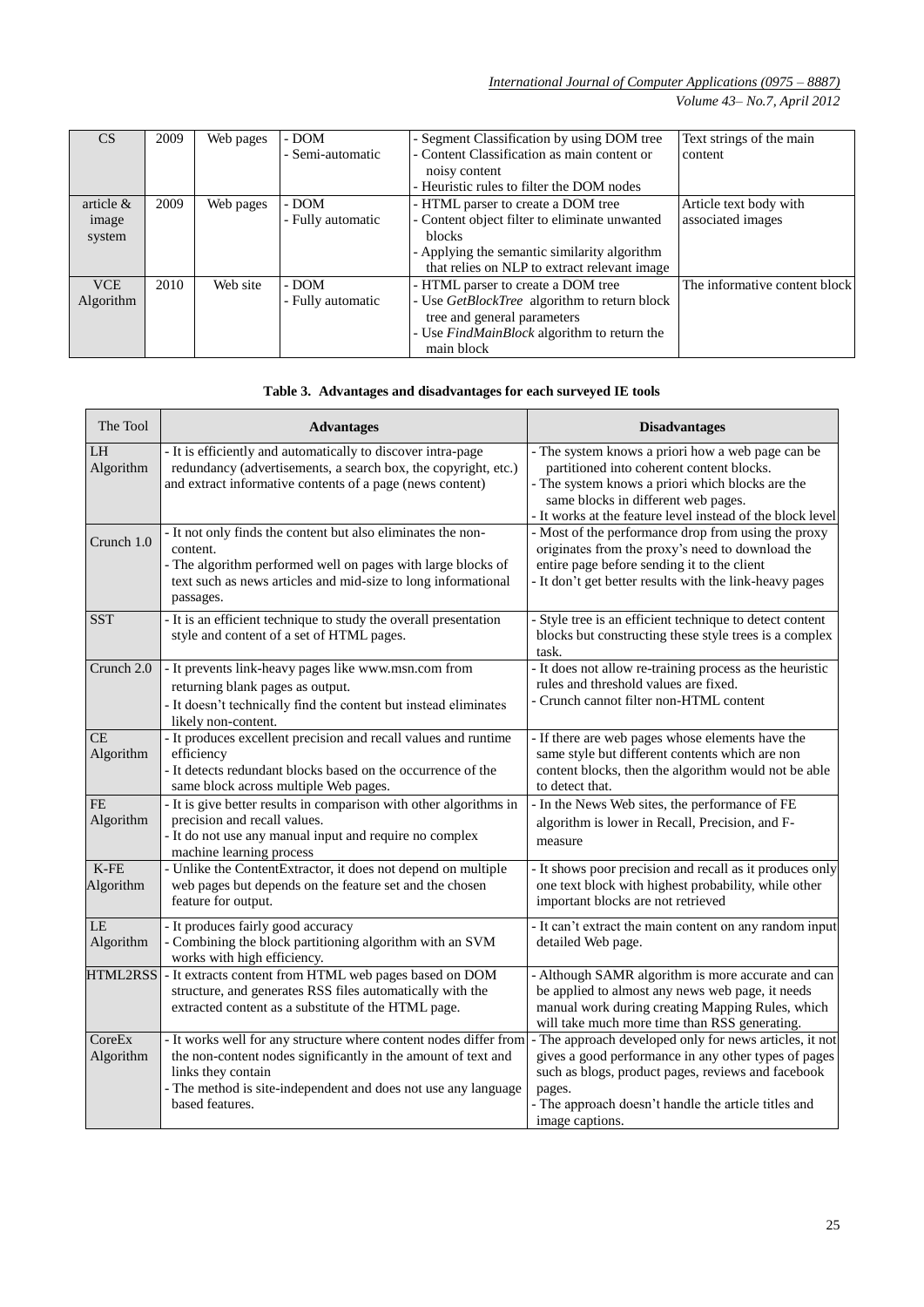| <b>NIT</b>                                                                        | Algorithm                                                                                                   | - It is an automatic statistical based algorithm using the web<br>page structure for information extraction.<br>- It is appropriate for large corpus building from web sources  |  | - The pitfall of this method is the inclusion of the<br>footer into extract, which decreases the precision<br>especially for short articles                                                           |  |  |
|-----------------------------------------------------------------------------------|-------------------------------------------------------------------------------------------------------------|---------------------------------------------------------------------------------------------------------------------------------------------------------------------------------|--|-------------------------------------------------------------------------------------------------------------------------------------------------------------------------------------------------------|--|--|
|                                                                                   |                                                                                                             | because the setup depends only on a single parameter.                                                                                                                           |  |                                                                                                                                                                                                       |  |  |
| CS<br>- It is based on the combination of machine learning and<br>heuristic rules |                                                                                                             |                                                                                                                                                                                 |  | - The approach requires labeled training data                                                                                                                                                         |  |  |
|                                                                                   |                                                                                                             | - It is extract contents from different kinds of web pages that<br>have different characteristics.                                                                              |  |                                                                                                                                                                                                       |  |  |
|                                                                                   | article $\&$                                                                                                | - It does not require prior knowledge of website templates.                                                                                                                     |  | - It is a difficult task to accurately identify informative                                                                                                                                           |  |  |
| image<br>system                                                                   |                                                                                                             | - It does not focus on extracting the article text body only but<br>also extracting associated images                                                                           |  | images without any semantic information.<br>- It can't extract non-HTML content.                                                                                                                      |  |  |
| <b>VCE</b>                                                                        |                                                                                                             | - It is not dependant on any tag type and it just has an iteration to                                                                                                           |  |                                                                                                                                                                                                       |  |  |
|                                                                                   | Algorithm                                                                                                   | block its input page while<br>- It doesn't have any learning phase.<br>- It could find informative content on any random input detailed                                         |  |                                                                                                                                                                                                       |  |  |
|                                                                                   |                                                                                                             | web page.<br><b>6. REFERENCES</b>                                                                                                                                               |  | [13] The junkbusters website 2012. [Online]. Available:                                                                                                                                               |  |  |
|                                                                                   |                                                                                                             | [1] H. Sleiman, "Information extraction from the World                                                                                                                          |  | http://www.junkbusters.com                                                                                                                                                                            |  |  |
|                                                                                   |                                                                                                             | Wide Web", Actas de los Talleres de las Jornadas de<br>Ingeniería del Softwarey Bases de Datos, 2009.                                                                           |  | $[14]$ The<br>Opera website<br>2012.<br>[Online].<br>Available:<br>http://www.opera.com                                                                                                               |  |  |
|                                                                                   |                                                                                                             | [2] Lin, S. and Ho, J. 2002. Discovering informative content                                                                                                                    |  | [15] Finn, A., Kushmerick, N. and Smyth, B. 2001. Fact or                                                                                                                                             |  |  |
|                                                                                   |                                                                                                             | blocks from web documents. In Proceeding of the 8 <sup>th</sup><br>International KD and DM Conference.                                                                          |  | fiction: Content classification for digital libraries. In                                                                                                                                             |  |  |
|                                                                                   |                                                                                                             |                                                                                                                                                                                 |  | Joint DELOS-NSF Workshop on Personalization and<br>Recommender Systems in Digital Libraries.                                                                                                          |  |  |
|                                                                                   |                                                                                                             | [3] Gupta, S., Kaiser, G., Neistadt, D. and Grimm, P. 2003.<br>Dom-based content extraction of html documents. In                                                               |  | [16] McKeown, K., Barzilay, R., Evans, D.,<br>and                                                                                                                                                     |  |  |
|                                                                                   |                                                                                                             | Proceeding of the $12th$ International Conference on<br>World Wide Web.                                                                                                         |  | Hatzivassiloglou, V., 2001. Columbia Multi-document<br>Summarization: Approach and Evaluation. In Proceeding                                                                                          |  |  |
|                                                                                   |                                                                                                             | [4] Debnath, S., Mitra, P. and Giles, C. 2005. Automatic                                                                                                                        |  | of the Document Understanding Conference                                                                                                                                                              |  |  |
|                                                                                   | Extraction of Informative Blocks from WebPages. In<br>Proceeding of the 20 <sup>th</sup> Annual ACM SAC'05. |                                                                                                                                                                                 |  | [17] Wacholder, N., Evans, D. and Klavans, J. 2001.<br>Automatic Identification and Organization of Index                                                                                             |  |  |
|                                                                                   |                                                                                                             | [5] H. Geng, Q. Gao, and J. Pan, "Extracting Content for<br>News Web Pages based on DOM", International Journal                                                                 |  | Terms for Interactive Browsing. In Proceeding of the<br>Joint Conference on Digital Libraries '01.                                                                                                    |  |  |
|                                                                                   |                                                                                                             | of Computer Science and Network Security, 2007.                                                                                                                                 |  | [18] Rahman, A., Alam, H. and Hartono, R. 2001. Content                                                                                                                                               |  |  |
| [6]                                                                               |                                                                                                             | Gibson, J., Wellner, B. and Lubar, S. 2008. CoreEx:<br>content extraction from online news articles. In                                                                         |  | Extraction from HTML Documents. In 1 <sup>st</sup> International<br>Workshop on Web Document Analysis WDA.                                                                                            |  |  |
|                                                                                   |                                                                                                             | Proceeding of the 17 <sup>th</sup> ACM IKM Conference.                                                                                                                          |  | [19] Buyukkokten, O., Molina, H. and Paepcke, A. 2001.                                                                                                                                                |  |  |
|                                                                                   |                                                                                                             | [7] Louvan, S. 2009 Extracting the Main Content from<br>HTML Documents. [Online]. Available:<br>http://wwwis.win.tue.nl/bnaic2009/papers/bnaic2009_pa                           |  | Accordion Summarization for End-Game Browsing on<br>PDAs and Cellular Phones. In Proceeding of the<br>Conference on Human Factors in Computing Systems.                                               |  |  |
|                                                                                   | $per_113.pdf$                                                                                               |                                                                                                                                                                                 |  | [20] Buyukkokten, O., Molina, H. and Paepcke, A. 2001.                                                                                                                                                |  |  |
|                                                                                   |                                                                                                             | [8] Guo, Y., Tang, H., Song, L., Wang, Y. and Ding, G.<br>2010. ECON: An Approach to Extract Content from<br>Web News Page. In Proceeding of the 12 <sup>th</sup> International |  | Text Summarization for Web Browsing on Handheld<br>Devices. In Proceeding of 10 <sup>th</sup> International World-Wide<br>Web Conference.                                                             |  |  |
|                                                                                   |                                                                                                             | Asia-Pacific Web Conference.                                                                                                                                                    |  | [21] Kaasinen, E., Aaltonen, M., Kolari, J., Melakoski, S. and                                                                                                                                        |  |  |
|                                                                                   |                                                                                                             | [9] Spengler, A. and Gallinari, P. 2009. Learning to Extract<br>Content from News WebPages. In Proceeding of the<br>International Conference on Advanced Information            |  | Laakko, T. 2000. Two Approaches to Bringing Internet<br>Services to WAP Devices. In Proceeding of 9 <sup>th</sup><br>International World-Wide Web Conference.                                         |  |  |
|                                                                                   |                                                                                                             | Networking and Applications Workshops.                                                                                                                                          |  | [22] laender, A., Ribeiro-Neto, B., Silva, A. and Teixeira, J.                                                                                                                                        |  |  |
|                                                                                   | from                                                                                                        | [10] Pasternack, J. and Roth, D. 2009. Extracting Article Text<br>with Maximum Subsequence<br>the<br>Web                                                                        |  | 2002. A brief survey of web data extraction tools. In<br>Proceeding of SIGMOD Conference.                                                                                                             |  |  |
|                                                                                   |                                                                                                             | Segmentation. In Proceeding of the International World<br>Wide Web Conference Committee (IW3C2).                                                                                |  | [23] C. Chang, M. Kayed, M. Girgis, and K. Shaalan, "A<br>Survey of Web Information Extraction Systems", Journal                                                                                      |  |  |
|                                                                                   | $[11]$ Wpar                                                                                                 | 2012.<br>homepage<br>Sourceforge<br>on<br>[Online]Available: http://sourceforge.net/projects/wpar                                                                               |  | of IEEE TRANSACTIONS ON KNOWLEDGE AND<br>DATA ENGINEERING, 2006.                                                                                                                                      |  |  |
|                                                                                   |                                                                                                             | [12] The Webwiper website 2012. [Online]. Available:<br>http://www.webwiper.com                                                                                                 |  | [24] Fiumara, G. 2007. Automated Information Extraction<br>from Web Sources: a Survey. In Proceeding of the 3 <sup>rd</sup><br>International<br>Conference<br>Communities<br>on<br>and<br>Technology. |  |  |